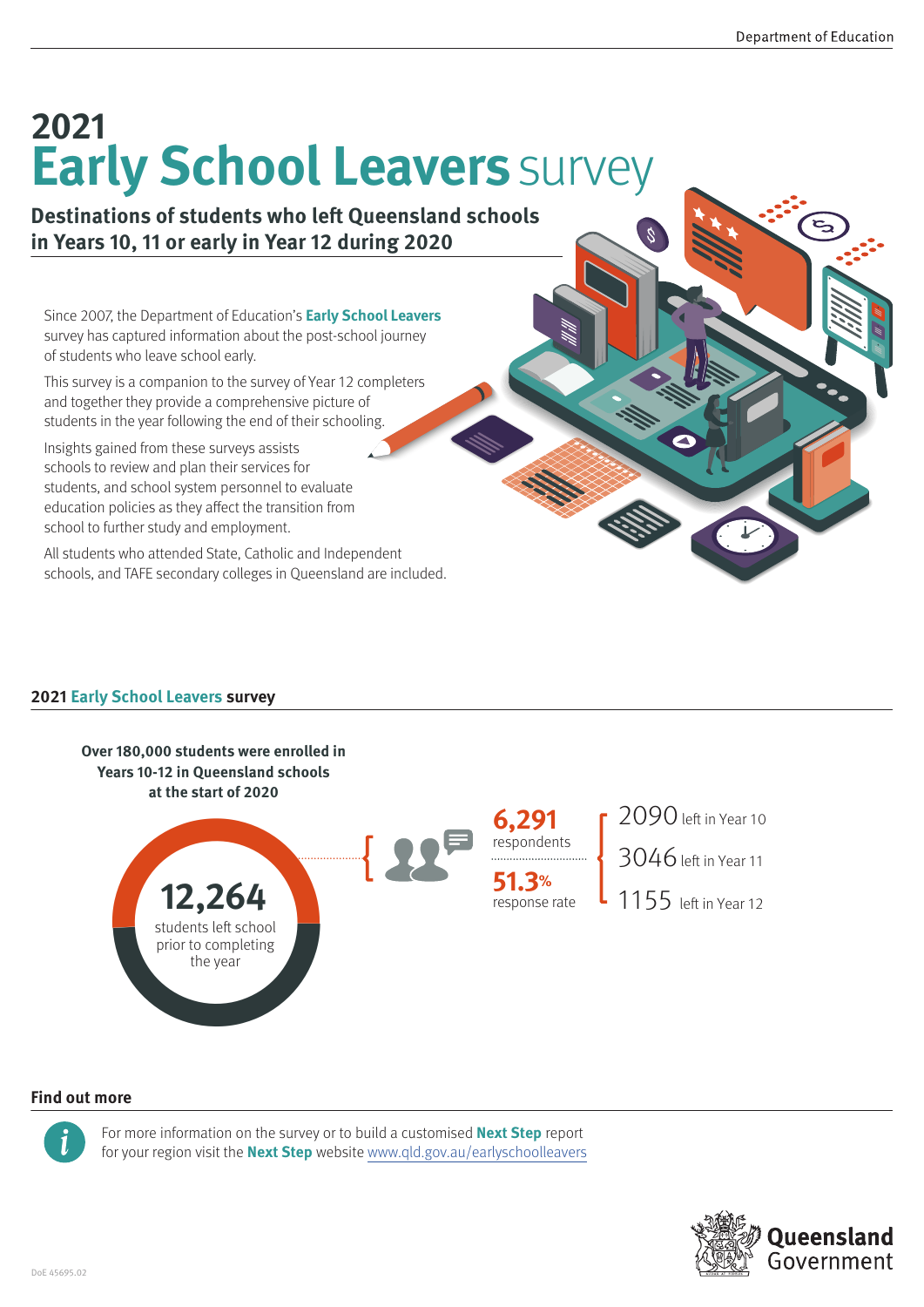# Post-school engagement

#### **Engagement in education, employment or training**



All early school leavers were assigned to a **main destination**. This categorisation system prioritises education related destinations over other destinations. For example early school leavers who were both studying and working are reported as studying for their main destination. Apprentices and trainees are reported as being in education or training.

The survey was conducted in August/September 2021, a time when the economy was beginning to recover from the **COVID-19** recession.



#### **Engagement by subgroups**



<sup>1</sup> Percentages in this report have been rounded to one decimal point

<sup>2</sup> Indigenous refers to Aboriginal and Torres Strait Islander peoples. Comparisons with other groups should be interpreted with caution due to the lower survey response rate for Indigenous persons (37.1%)

<sup>3</sup> Students who were not living in a 'Major Cities' category area of the Australian Bureau of Statistics' Remoteness Structure

<sup>4</sup> Australian Bureau of Statistics' Index of Relative Socio-Economic Disadvantage (Queensland, Quintile 1, area based).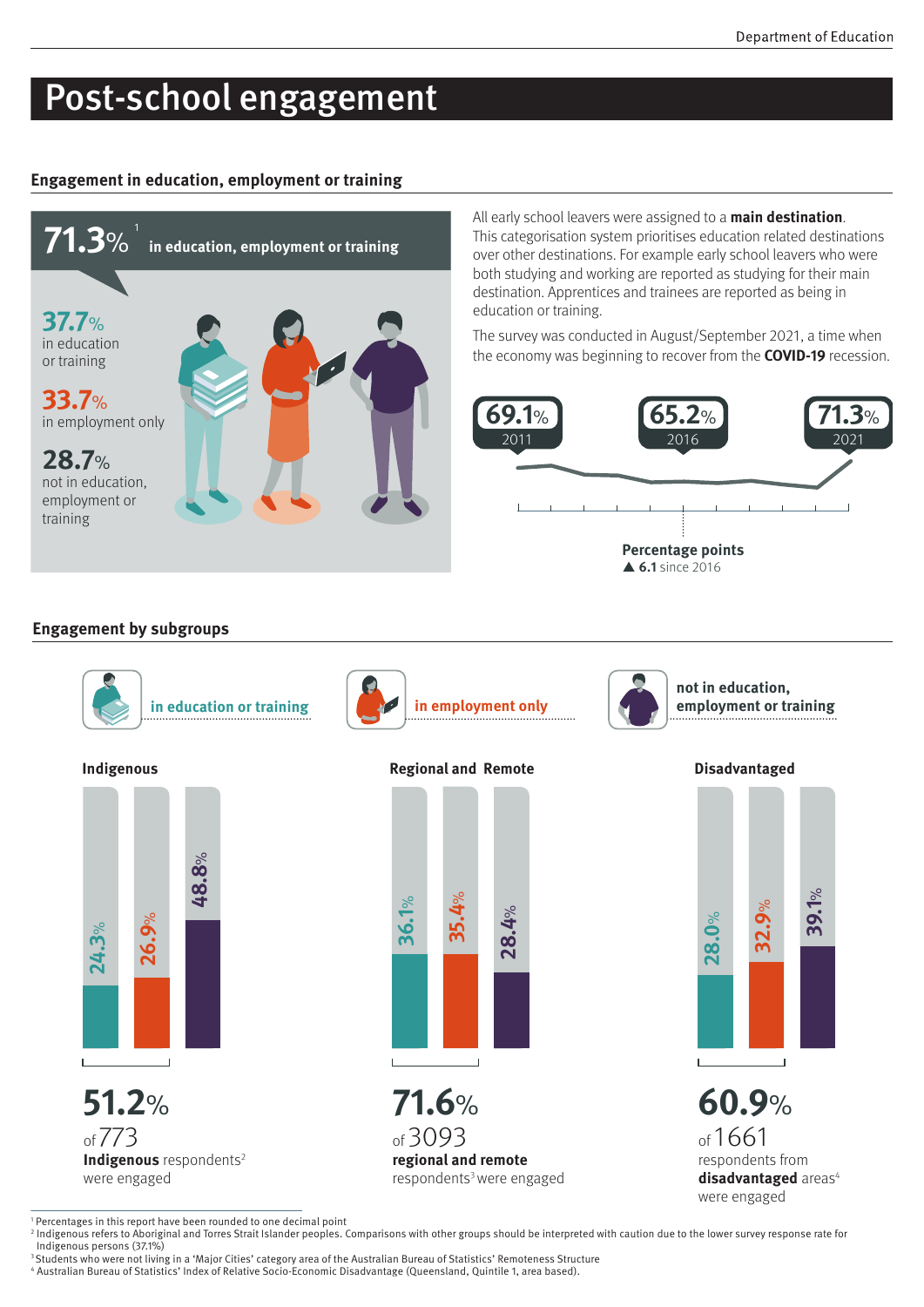## Post-school engagement

### Why are they leaving? **Percentage point change** point change

#### **Single most important reason for leaving school and how they are engaged now**



**in education or training**  $\left| \bigcup \right|$  **in employment only** 

#### **To get a job/apprenticeship**



#### **Behaviour of other students disrupted my study**



respondents 





#### **Study options did not meet my needs**



**Difficult academically**



respondents

**No change**  since 2016

**42.8 28.8** %



 $\blacktriangledown$ 



**not in education, employment or training**

### **Health reasons**



**28.4**

 $\aleph$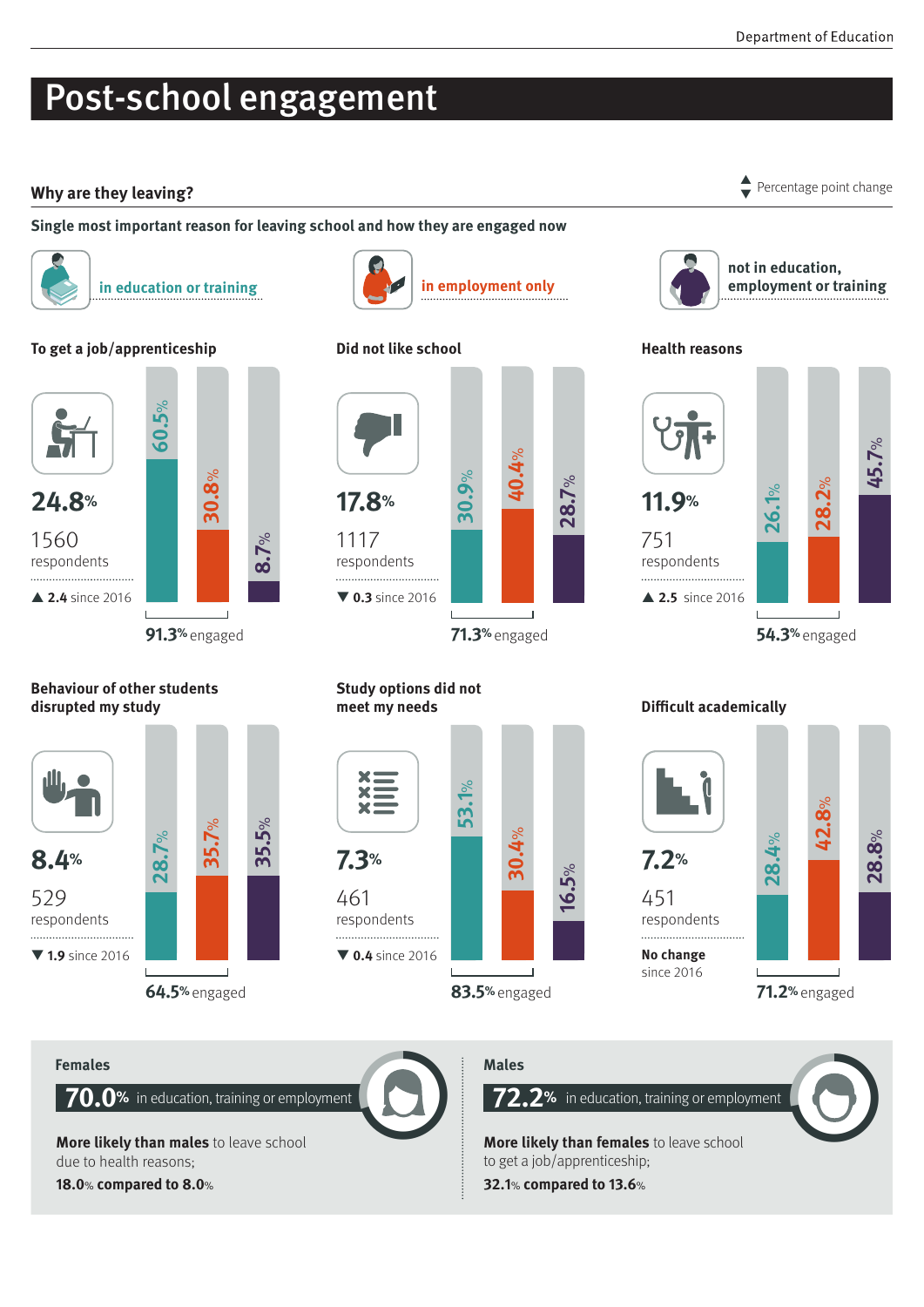# Main destination

#### **In education or training**



Between 2020 and 2021 there was an decrease or no change in all education and training categories, except **apprenticeships** which increased from 14.9% to 19.8%. This corresponds with targeted government support and stimulus in areas such as construction.



| <u> 0.7% in the contract of the contract of the contract of the contract of the contract of the contract of the contract of the contract of the contract of the contract of the contract of the contract of the contract of the </u> |  |
|--------------------------------------------------------------------------------------------------------------------------------------------------------------------------------------------------------------------------------------|--|
| $\triangle$ 0.1 since 2016                                                                                                                                                                                                           |  |
| VET Certificate IV+<br>$\overline{\phantom{1}}$ 3.9%                                                                                                                                                                                 |  |
| $\nabla$ 1.7 since 2016                                                                                                                                                                                                              |  |
|                                                                                                                                                                                                                                      |  |
| $\nabla$ 0.8 since 2016                                                                                                                                                                                                              |  |
| VET Certificate I-II/other<br>———————————————————— 3.4%                                                                                                                                                                              |  |
| $\nabla$ 1.3 since 2016                                                                                                                                                                                                              |  |
| Apprenticeship<br><b>19.8</b> %                                                                                                                                                                                                      |  |
| $\triangle$ 5.3 since 2016                                                                                                                                                                                                           |  |
| <b>Traineeship</b><br>$\begin{array}{c c c c} \hline \textbf{3.2\%} \end{array}$                                                                                                                                                     |  |
| $\triangle$ 1.3 since 2016                                                                                                                                                                                                           |  |
| <b>Secondary study</b>                                                                                                                                                                                                               |  |
| $\begin{array}{ c c c }\n\hline\n\textbf{1.4}\n\end{array}$<br>$\nabla$ 0.5 since 2016                                                                                                                                               |  |

**0.7% Bachelor Degree**

### **In employment only**



The increase in the proportion of early school leavers in employment indicates that the impact of the COVID-19 pandemic on the economy is less severe on young people than it was in 2020. Those in **employment only** have returned to pre-pandemic levels.

#### **Not in education, employment or training**



While there were 1805 early school leavers who were not engaged in work or study at the time of the survey, 35.2% of these have had a job since leaving school and almost 10% were waiting for a job or study course to begin. A 7.0 percentage point decrease in those seeking work indicates that there are more jobs available than there were in 2020.

#### Percentage point change  $\blacktriangledown$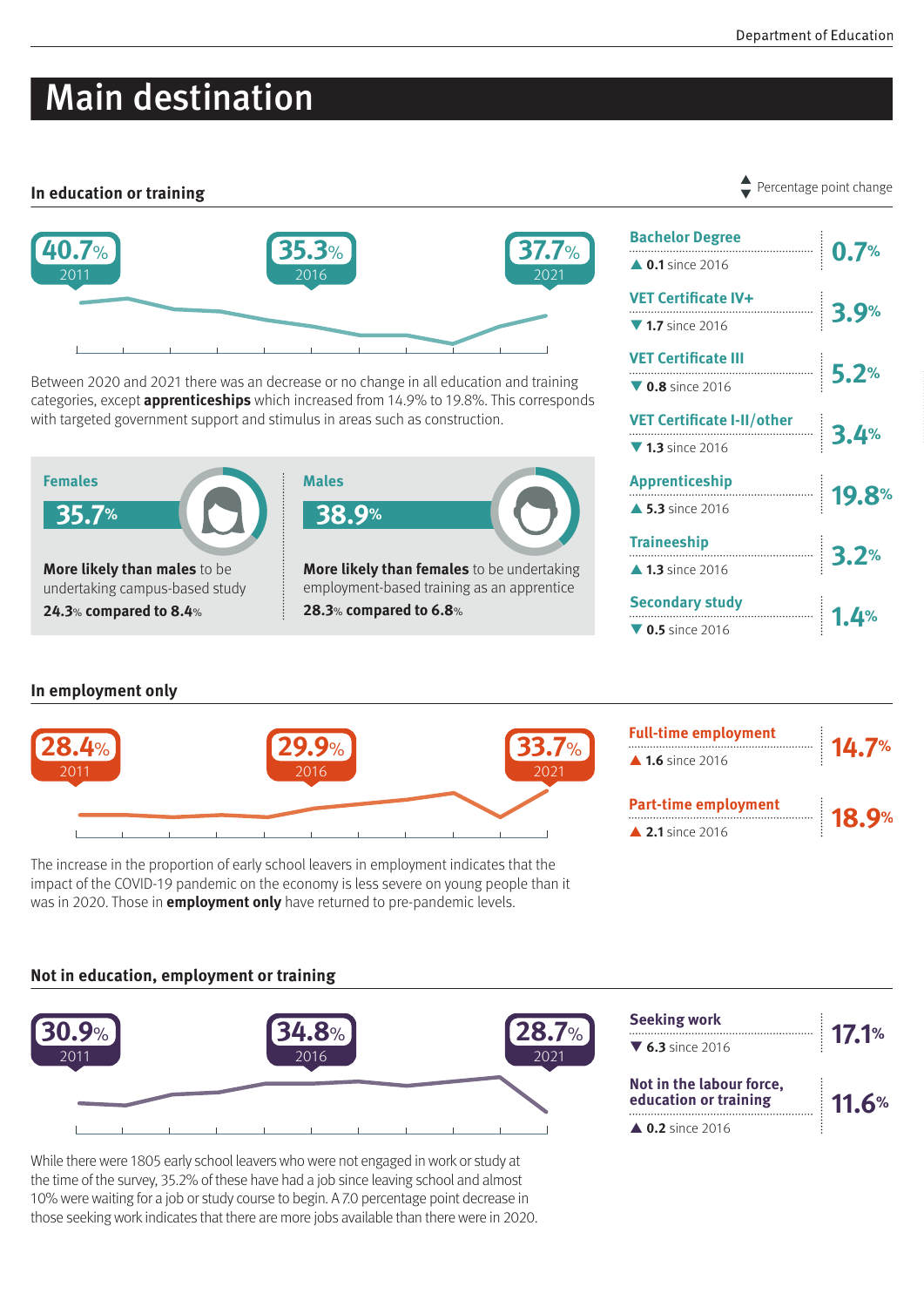**78.6%**

**79.3%**

#### Destination: Education and training **Where are they studying? Percentage point change Percentage point change**  $\blacktriangledown$ **University** TAFE **37.7**% **3.7% 49.3%** 2369 **1.1** since 2016 ▲ **6.5** since 2016 **of early school leavers**  Other institution **continuing in education** Private training provider **or training 29.1% 17.9%** p**2.4** since 2016 ▼ 4.4 since 2016 ▼ 1.1 since 2016 **In education What are they studying?**<sup>5</sup> **or training** Females<br>35.7%<br>More likely than<br>males to study in the **230** Automotive **Females 25.0% Engineering and 128** Mechanical & Industrial **Related Technologies 35.7% 593 116** Electrical & Electronic **males** to study in the field of Food, Hospitality **441** Building **Architecture and 19.5%** and Personal Services **Building 21** Architecture & Urban Environment **462**  $\overline{\mathbf{3}}$ **Males 38.9 % 173** Personal Services **14.1%** *RR* Food, Hospitality and **Personal Services 161** Food & Hospitality **334 More likely than females** to study in the field of Engineering and Related Technologies **103** Human Welfare **7.1% Society and Culture25** Sport and Recreation **169 11 Justice and Law Enforcement** .......................... 5 Field of study categories are based on the Australian Standard Classification of Education (broad, narrow and detailed). **How are they studying?** employment-based study as an **apprentice or trainee Ří 61.1%** studying **part-time**

studying part-time<br>10061.10061.10061.10061.10061.10061.10061.10061.10061.10061.10061.10061.10061.1006<br>10061.10061.10061.10061.10061.10061.10061.10061.10061.10061.10061.10061.10061.10061.10061.10061.10061.10061.1<br>10061.1006 studying **part-time**<br>10079.3<br>10089.3 Microsoft March 2008  $\frac{1}{\left[\frac{1}{2}\right]}\left[\frac{1}{2}\right]$ **combining study** with **paid employment**<br> **explores the complex of the complex of the complex of the complex of the complex of the complex of the complex of the complex of the complex of the complex of the complex of the c** E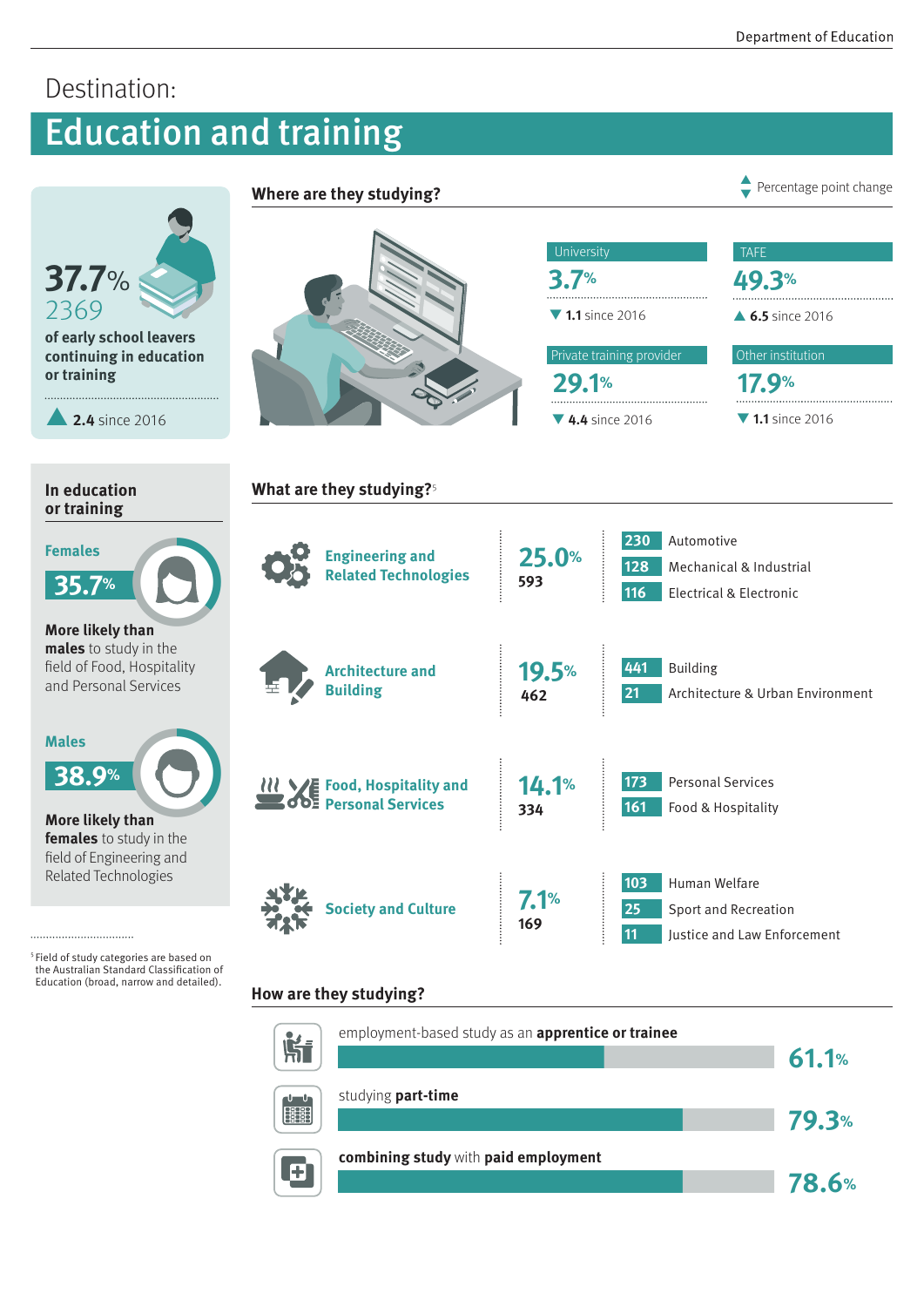**46.8%**

**58.2%**

## Destination:

# Employment (total)

|                                                                                                                                                                                                                                                                                                                                                      | Which industries are they working in?                             |                                          |                                                     |                                     | Percentage point change             |                                                                                                                       |  |  |
|------------------------------------------------------------------------------------------------------------------------------------------------------------------------------------------------------------------------------------------------------------------------------------------------------------------------------------------------------|-------------------------------------------------------------------|------------------------------------------|-----------------------------------------------------|-------------------------------------|-------------------------------------|-----------------------------------------------------------------------------------------------------------------------|--|--|
| 63.2%                                                                                                                                                                                                                                                                                                                                                |                                                                   |                                          |                                                     |                                     | $\bullet$ $\bullet$ (               |                                                                                                                       |  |  |
| 3978                                                                                                                                                                                                                                                                                                                                                 | <b>Construction</b>                                               | <b>Acccommodation</b><br>& Food Services |                                                     | <b>Retail Trade</b>                 | <b>Other Services</b>               | <b>Manufacturing</b>                                                                                                  |  |  |
| of early school leavers<br>were in paid employment                                                                                                                                                                                                                                                                                                   | 23.6%                                                             | 21.3%                                    |                                                     | 14.2%                               | 10.4%                               | 9.0%                                                                                                                  |  |  |
| 10.8 since 2016                                                                                                                                                                                                                                                                                                                                      | ▲ 3.5 since 2016                                                  | ▼ 3.5 since 2016                         |                                                     | $\blacktriangledown$ 0.4 since 2016 | $\blacktriangledown$ 0.3 since 2016 | $\triangle$ 0.5 since 2016                                                                                            |  |  |
| In paid employment                                                                                                                                                                                                                                                                                                                                   | What jobs are they doing?7                                        |                                          |                                                     |                                     |                                     |                                                                                                                       |  |  |
| <b>Females</b><br>57.6%                                                                                                                                                                                                                                                                                                                              |                                                                   |                                          | <b>34.0%</b>                                        |                                     | 241                                 | Bricklayers, Carpenters & Joiners<br><b>Auto Electricians and Mechanics</b>                                           |  |  |
|                                                                                                                                                                                                                                                                                                                                                      | <b>Technicians and<br/>Trades Workers</b>                         |                                          | 1352                                                |                                     | 189                                 |                                                                                                                       |  |  |
|                                                                                                                                                                                                                                                                                                                                                      |                                                                   |                                          | 121<br><b>73.9</b> since 2016                       |                                     |                                     | <b>Food Trades Workers</b>                                                                                            |  |  |
| More likely than<br>males to be working<br>as Sales Workers or<br>Community and Personal<br>Service Workers<br><b>Males</b>                                                                                                                                                                                                                          | <b>Labourers</b>                                                  |                                          | 28.5%<br> 301<br>1133<br>177<br>▲ 5.9 since 2016    |                                     | 267                                 | <b>Construction &amp; Mining Labourers</b><br><b>Food Preparation Assistants</b><br>Farm, Forestry and Garden Workers |  |  |
| 66.9%<br><b>Sales Workers</b><br>More likely than<br>females to be working<br>as Technician and Trades<br>Workers or Labourers                                                                                                                                                                                                                       |                                                                   |                                          | 17.6%<br>700<br>$\blacktriangledown$ 2.8 since 2016 |                                     | 363<br>326                          | Sales Assistants & Salespersons<br>Checkout Operators & Office Cashiers                                               |  |  |
| <sup>6</sup> This section examines the labour market<br>outcomes for all early school leavers. The<br>63.2% figure includes 33.7% who were<br>only working and 29.6% who were both<br>working and studying. Those who were<br>working and studying are reported as<br>studying for their main destination.<br>Occupation categories are based on the | <b>Community and</b><br><b>Personal Service</b><br><b>Workers</b> | 431                                      | 10.8%                                               |                                     | 211                                 | <b>Hospitality Workers</b>                                                                                            |  |  |
|                                                                                                                                                                                                                                                                                                                                                      |                                                                   |                                          |                                                     |                                     | 79<br>62                            | <b>Child Carers</b><br>Personal Carers & Assistants                                                                   |  |  |
|                                                                                                                                                                                                                                                                                                                                                      | How are they working?<br>u u                                      | employed on a casual basis               |                                                     | $\triangle$ 0.2 since 2016          |                                     |                                                                                                                       |  |  |
| Australian and New Zealand Standard<br>Classification of Occupation (major and<br>minor groups).                                                                                                                                                                                                                                                     | <b>ETH</b>                                                        |                                          |                                                     |                                     |                                     | 40.4%                                                                                                                 |  |  |

working **full-time**

 $\frac{U-U}{\prod_{i=1}^{n}U}$ 

Ð

e and the second state of the second state of the second state of the second state of the second state of the<br>10058.2010 - Andre State of the second state of the second state of the second state of the second state of th<br>1

**combining work** with **further study combining work** with **further study**